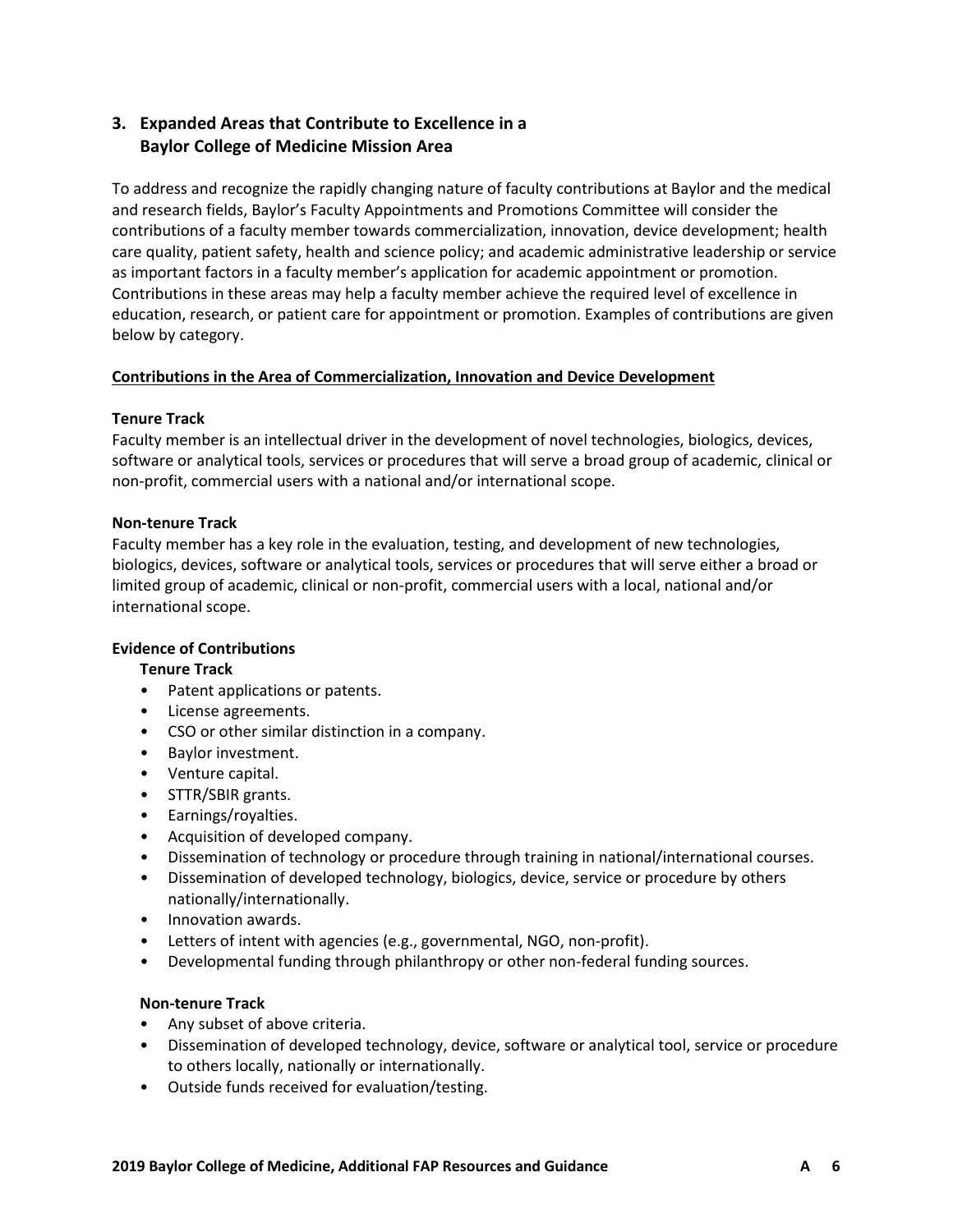- Research business development opportunities such as invention disclosures, patent applications and awards, commercialization-based grants, licensing agreements, and start-up companies.
- Dissemination of technology or procedure through training in local, national, international courses.
- Management/oversight of individual processes related to innovative technologies, biologics, devices, services or procedures.
- Essential team member of innovative group.
- Key role in assurance/regulatory processes applied to innovations.

#### **Contributions in the Area of Health Care Quality, Patient Safety and Health and Science Policy**

#### **Tenure Track**

Faculty member plays a key role in original research, development, evaluation, implementation, or dissemination of innovative tools, strategies, approaches, or health and science policies related to diagnosis, treatment, quality improvement, patient safety, prevention of disease and disability, or models of care delivery. National or international dissemination or substantial refinement that enhances implementation and dissemination of evidence-based tools, strategies, approaches, or policies may also fulfill criteria for tenure.

#### **Non-tenure Track**

Faculty member plays a key role in the adaptation, testing, implementation, or local/regional dissemination of established (evidence-based) tools, strategies, approaches, or health and science policies related to diagnosis, treatment, quality improvement, patient safety, prevention of disease and disability, or model of care delivery.

#### **Examples of Contributions**

- Innovation of a clinical care model, strategy, device, or tools.
- Development or modification of practice guidelines that improve standard of care.
- Innovative application of an existing technology or development of novel technology or tools.
- Creation of a novel interdisciplinary clinical service.
- Role in development and implementation of guidelines for quality improvement or prevention of medical errors.
- Evaluation of the effectiveness of care (quality, outcomes, patient safety, utilization, access, cost).
- Contribution to development of institutional, regional, state, or federal policies.

#### **Evidence of Contributions**

#### **Tenure Track**

- Generalizability of contributions outside of home institution.
- Sustained institutional or external support for original research, proof-of-concept, development, and implementation, of innovative tools, strategies, health and science policy-based projects related to diagnosis, treatment, quality improvement, patient safety, disease and disability prevention and model cares of care delivery.
- Receipt of institutional or venture capital investment in tool, strategy, innovation, or policy program.
- Publications and national presentations demonstrating innovation and/or impact.
- Regional, national, international teaching, training, or educational roles related to quality improvement, patient safety or health and science policy.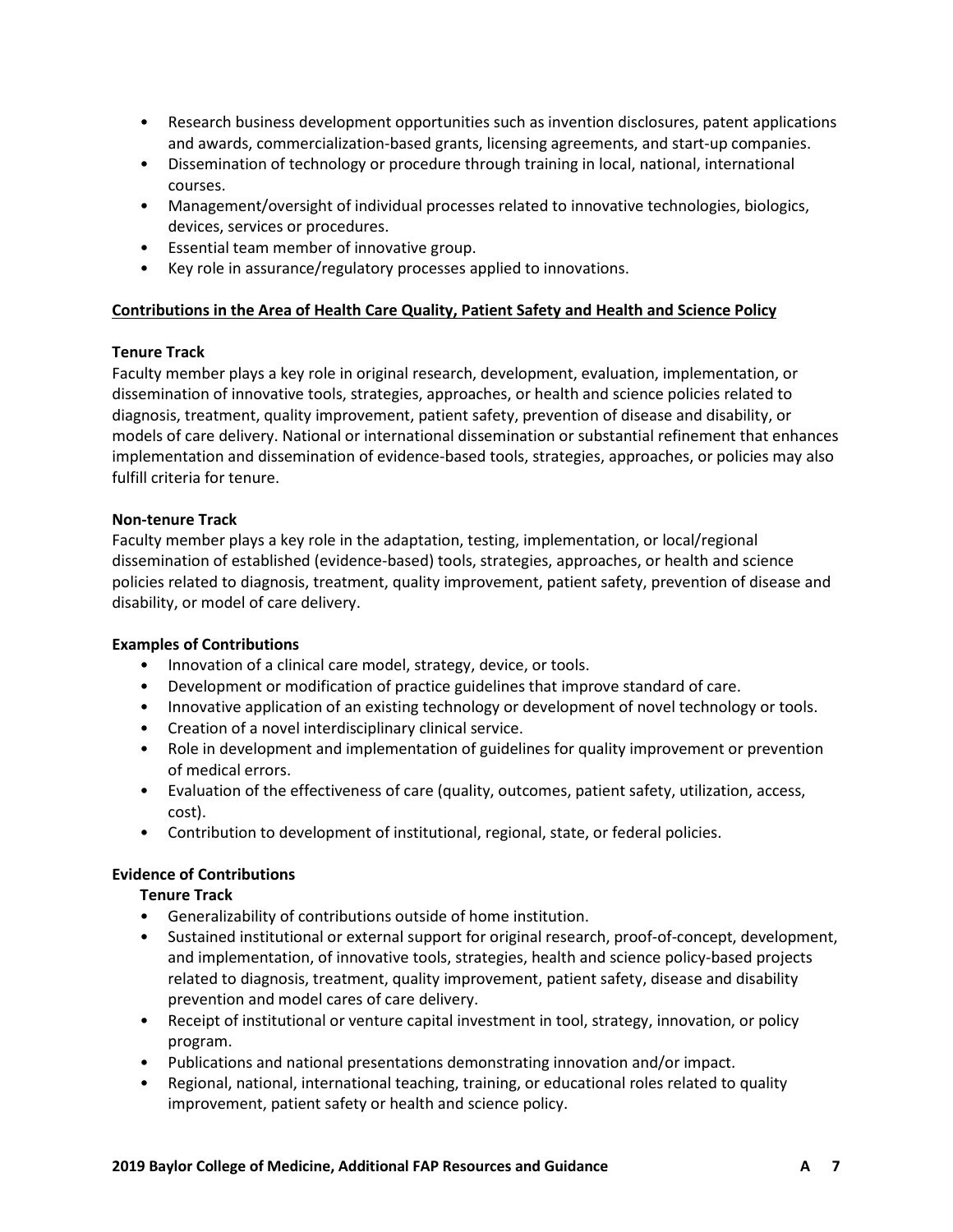- Regional, national, international adoption and sustainability of products.
- Participation in policy panels or guidelines development committees.
- Participation in national safety or quality committees.
- Work referenced in national practice guidelines or policy.
- Testimony or invited brief to policy-making bodies.
- National awards for quality improvement or practice change (e.g., National Quality Forum, Joint Commission).
- Invited consultant or educator/trainer to other institutions.
- Written attestation regarding effect of influence outside of institution.

#### **Non-tenure Track: Mostly Local Influence**

- Sustained local implementation as demonstrated by a quality improvement/patient safety (standards-driven) portfolio.
- Local education roles in patient safety, quality improvement, or systems-based care with sustained impact, such as demonstrated with Faculty Educational Excellence Award.
- Local leadership roles in patient safety, quality improvement, systems-based care, or policy development.
- Local awards.
- Local letters of support.
- Published essays, correspondence, or opinions in nationally recognized popular media or health science journal.

**Additional Evidence Related to the Research Mission Area.** Grant funding or institutional investment in research and development of health care quality, patient safety or health and science policy; and peerreviewed publications and national presentations demonstrating impact of the innovation, tool, strategy, program, or policy.

**Additional Evidence Related to the Education Mission Area.** Specific aspects of health care quality, patient safety and health and science policy education, training, and scholarship should be included in appropriate sections of the education portfolio submitted with other supporting materials for promotion.

#### **Contributions in the Area of Academic Administrative Leadership**

**Key Role Definition**: Administrative leadership positions or roles contributing to academics that include, but are not limited to:

- Committee or Senate membership with significant contributions or leadership within the entity;
- Course director;
- Committee chair;
- Faculty Senate officer;
- Program director;
- Core director;
- Director of an administrative unit;
- Principal investigator of a program project or consortium grant (P, U, or other equivalents CPRIT MIRA) or contract;
- Associate or assistant dean, or dean; and/or
- Vice Chair or Chair.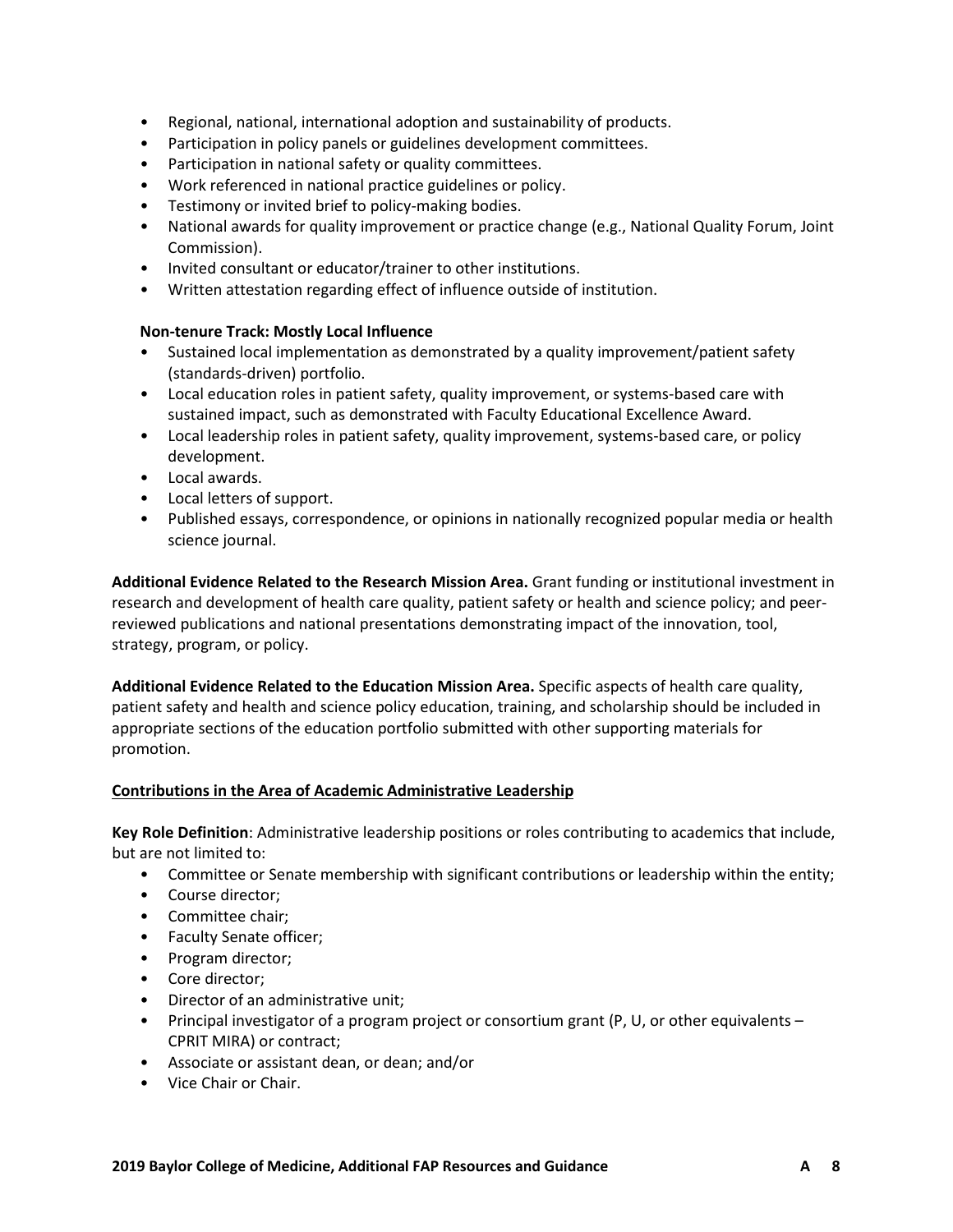#### **Tenure Track**

Key role in leadership in the development, evaluation, implementation of strategies or approaches to academics, scholarly work, quality improvement, and/or administrative leadership. National or international dissemination or substantial refinement that enhances implementation and dissemination of evidence-based tools, strategies, or approaches may also fulfill criteria for tenure.

# **Non-tenure Track**

Key role in leadership or service in the development, evaluation, implementation of strategies or approaches to academics, scholarly work, quality improvement, and/or administrative leadership.

# **Examples of Contributions**

- Development of a modified or new program to meet institutional or market needs.
- Creation or modification of academic operations to improve efficiency or effectiveness of the areas under the control of the administrative leader.
- Innovative application of an existing technology or development of novel technology or tools to support an academic enterprise.
- Excellence in preparing and managing unit budget, facilities, faculty and staff.
- Creation of a vision, goals, and planning to support the mission of the area.
- Implementation of interdisciplinary academic offerings/programs.
- Refinement or development of revised curriculum.
- Role in development and implementation of guidelines for quality improvement.
- High quality leadership and/or service on Baylor or hospital-based committees.
- Evaluation and improvement of operational outcomes (quality, scholarly work, cost).

### **Evidence of Contribution**

#### **Tenure-track**

- Generalizability of academic administrative leadership practices outside of home institution.
- Leadership in conducting federal or non-governmental grant funded project.
- Publications and national presentations demonstrating academic leadership.
- Regional, national, and international teaching, training, or educational roles related to academic leadership.
- Regional, national, and international adoption and sustainability.
- Participation in panels or guidelines development committees.
- Participation in national educational or academic committees.
- Work referenced in national practice guidelines or policy.
- National awards for quality improvement or practice change.
- Invited consultant or educator/trainer to other institutions or organizations.
- Written attestation regarding effect of influence outside of institution.

#### **Non-tenure Track—Mostly Local Influence**

- Personal Statement documenting excellence as an academic administrative leader.
- Sustained local implementation as demonstrated by an administrative leadership portfolio.
- Evidence of quality demonstrated by number of positions held; duration of positions held (years); and total time commitment.
- Local academic administrative leadership roles in quality improvement, policy and process development, accreditation, technology development and utilization.
- Documentation of efforts demonstrating operational excellence (e.g., planning and goals documents, budgets, outcomes measures, procedures).